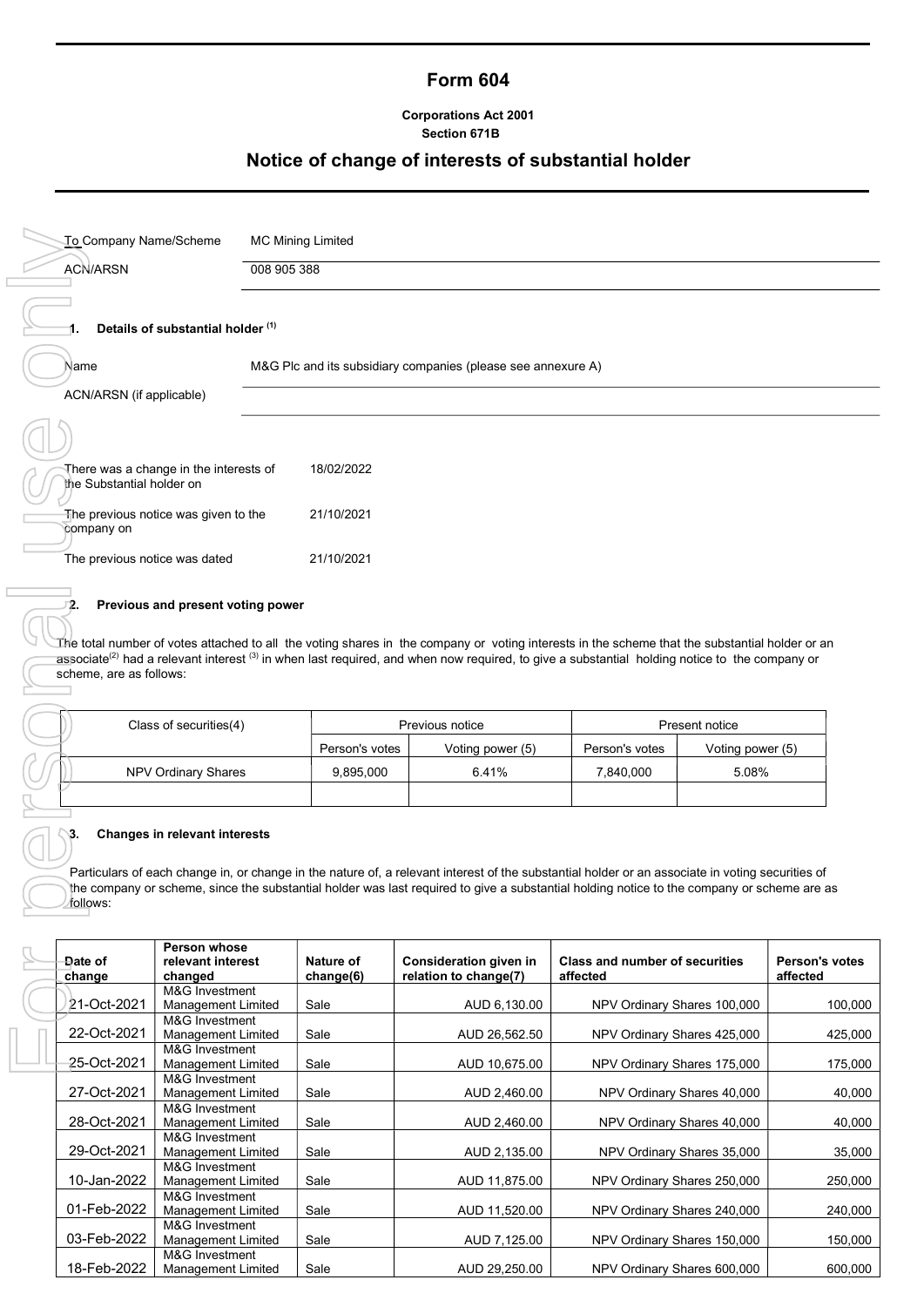### 4. Present relevant interests

Particulars of each relevant interest of the substantial holder in voting securities after the change are as follows:

| Holder of relevant | Registered holder of | Person entitled to   | Nature of relevant              | Class and number of | Person's votes |
|--------------------|----------------------|----------------------|---------------------------------|---------------------|----------------|
| interest           | securities           | be registered as     | interest (6)                    | securities          |                |
|                    |                      | holder(8)            |                                 |                     |                |
|                    |                      |                      |                                 |                     |                |
|                    |                      |                      |                                 |                     |                |
| M&G Investment     | <b>HSBC Custody</b>  | <b>HSBC Custody</b>  | Power to control the            | NPV ordinary shares | 7,840,000      |
| Management         | Nominees (Australia) | Nominees (Australia) | voting and/or disposal of       | 7,840,000           |                |
| Limited            | Limited              | Limited              | securities pursuant to its      |                     |                |
|                    |                      |                      | position held as                |                     |                |
|                    |                      |                      | investment manager in           |                     |                |
|                    |                      |                      | accordance with                 |                     |                |
|                    |                      |                      | investment mandates             |                     |                |
| M&G Investment     | <b>HSBC Custody</b>  | <b>HSBC Custody</b>  | <b>M&amp;G Investment Funds</b> | NPV ordinary shares | 7,840,000      |
| Funds (3)          | Nominees (Australia) | Nominees (Australia) | (3) is entitled to beneficial   | 7.840.000           |                |
|                    | Limited              | Limited              | ownership of the shares         |                     |                |
|                    |                      |                      | but in accordance with          |                     |                |
|                    |                      |                      | investment mandates,            |                     |                |
|                    |                      |                      | does not have the power         |                     |                |
|                    |                      |                      | to control the voting and       |                     |                |
|                    |                      |                      | or disposal of securities       |                     |                |

# **b.** Changes in association

 $\bar{q}$ The persons who have become associates (2) of, ceased to be associates of, or have changed the nature of their association (9) with, the The persons who have become associates (z) or, ceased to be decoupdance are as follows:<br>Substantial holder in relation to voting interests in the company or scheme are as follows:

| Name and ACN/ARSN (if applicable) | Nature of association |
|-----------------------------------|-----------------------|
|                                   |                       |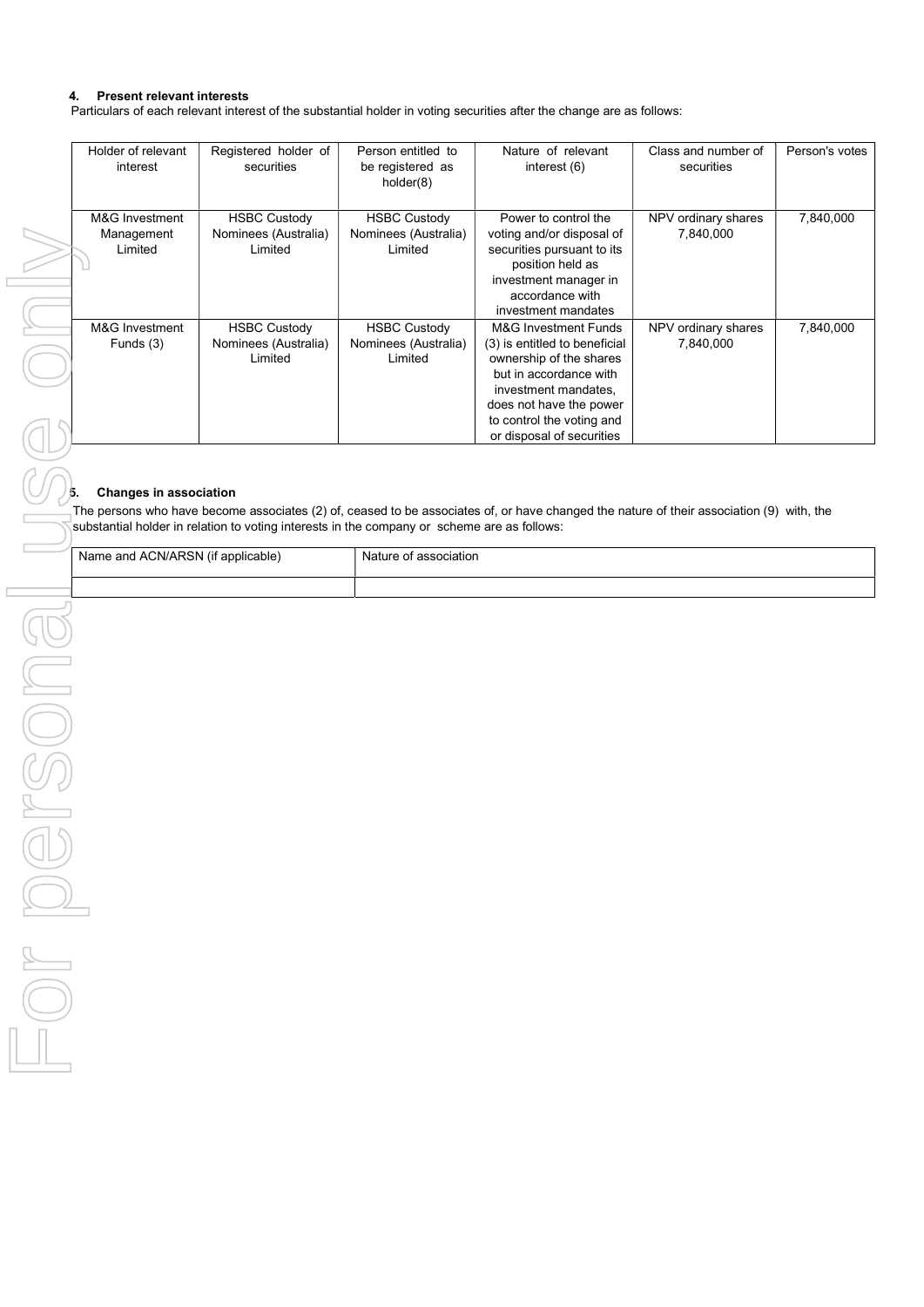### M&G Plc and its subsidiary companies:

| Name                                     | . Address                                                             |
|------------------------------------------|-----------------------------------------------------------------------|
| M&G Investment Management Limited        | 10 Fenchurch Avenue, London, EC3M 5AG, England                        |
| M&G Investment Funds (3)                 | 10 Fenchurch Avenue, London, EC3M 5AG, England                        |
| <b>HSBC Custody Nominees (Australia)</b> | HSBC Centre, Level 32, 580 George Street, Sydney, NSW 2000, Australia |

| print name | Ben Ridge | capacity | <b>Regulatory Reporting Analyst</b> |
|------------|-----------|----------|-------------------------------------|
| sign here  |           | date     | 21/02/2022                          |

### **DIRECTIONS**

If there are a number of substantial holders with similar or related relevant interests (e.g. a corporation and its r elated corporations, or the manager and trustee of an equity trust), the names could be included in an annexure to the form. If the relevant interests of a group of persons are essentially similar, they may be referred to throughout the form as a specifically named group if the membership of each group, with the names and addresses of members is clearly set out in paragraph6 of the form.

See the definition of "associate" in section9 of the Corporations Act 2001.

See the definition of "relevant interest" in sections 608 and 671B (7) of the Corporations Act 2001.

The voting shares of a company constitute one class unless divided into separate classes.

The person's votes divided by the total votes in the body corporate or schememultipliedby100.

Include details of:

- (a) Any relevant agreement or other circumstances because of which the change in relevant interest occurred. If subsection671B (4)applies, a copy of any document setting out the terms of any relevant agreement, and a statement by the person giving full and accurate details of any contract, scheme or arrangement, must accompany this form, together with a written statement certifying this contract, scheme or arrangement; and
- (b) Any qualification of the power of a person to exercise, control the exercise of, or influence the exercise of, the voting powers or disposal of the securities to which the relevant interest relates(indicating clearly the particular securities to which the qualification applies).

See the definition of "relevant agreement" in section9 of the Corporations Act 2001.

Details of the consideration must include any and all benefits, money and other, that any person from whom a relevant interest was acquired has, or may, become entitled to receive in relation to that acquisition. Details must be included even if the benefit is conditional on the happening or not of a contingency. Details must be included of any benefit paid on behalf of the substantial holder or its associate in relation to the acquisitions, even if they are not paid directly to the person from whom the relevant interest was acquired.

- (8) If the substantial holder is unable to determine the identity of the person (e.g. if the relevant interest arises because of an option) write "unknown".
-